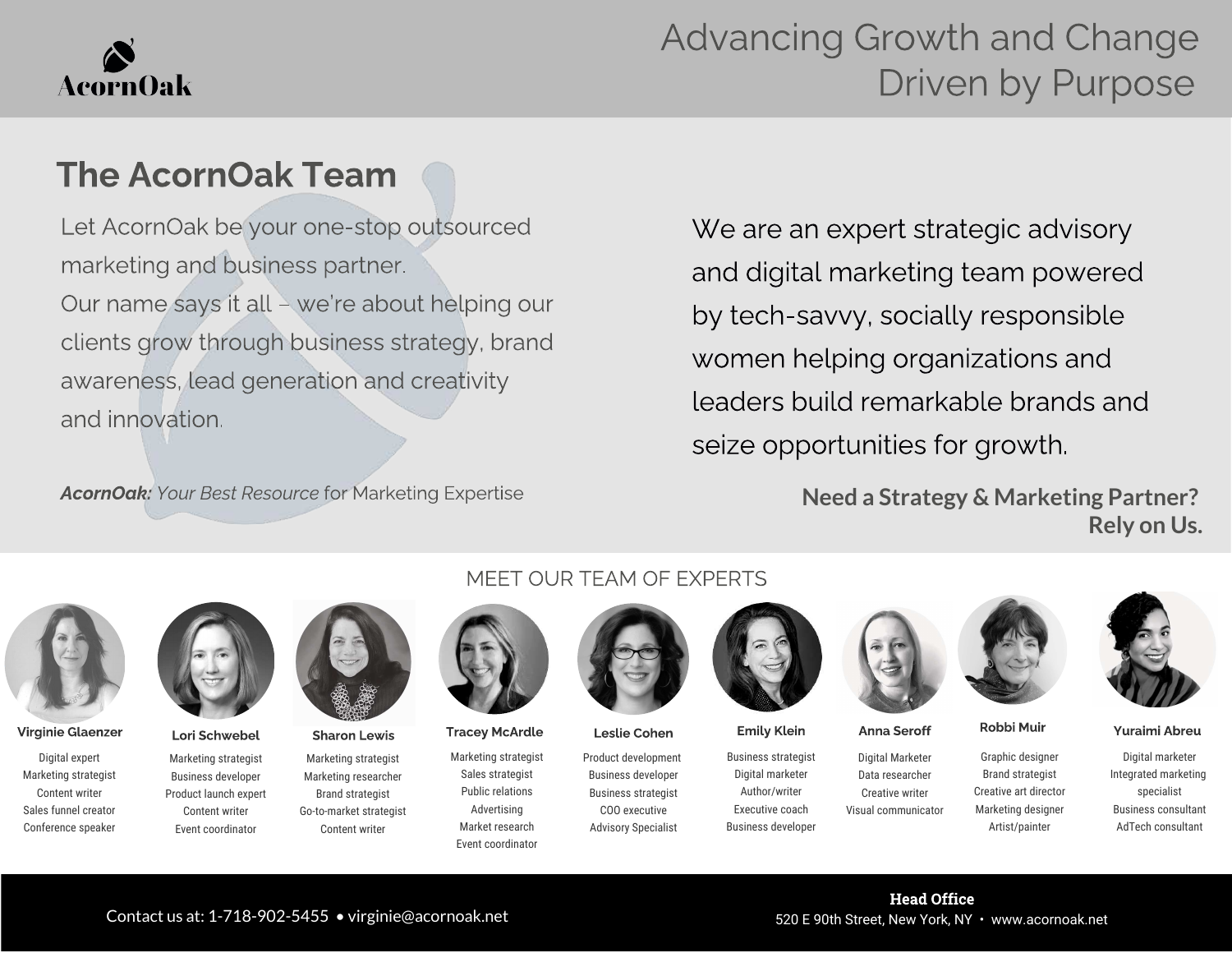

## Advancing Growth and Change Driven by Purpose

YOUR VISION IS WHAT MATTERS TO US

First and foremost, we see ourselves as a community building a business while adapting to a rapidlybuilding a business while adapting to a rapidlychanging marketplace and we're eager to tailor our<br>carvings to vour unique needs and budget services to your unique needs and budget.

As empowered women, we offer crucial insights and see ourselves building a more gender-balanced world.

WE'RE EXPERTS, SO YOU DON'T HAVE TO BE

At AcornOak, we tap into our collective experience<br>and maturity to bring clarity and quidance to our clients. We combine a passion for research with customer behavior trends and an impressive résumé of qualitative and quantitative projects. of qualitative and quantitative projects.

Masters of innovative technologies and tools, we<br>actively seek and employ the latest disruptive tech. actively seek and employ the latest disruptive tech.

Head Office 520 E 90th Street, New York, NY • www.acornoak.net Contact us at: 1-718-902-5455 • virginie@acornoak.net

### What We Do What We Do Do

#### Brand Awareness



Work with our **Content Creator, Handler of** Social or Multimedia Brain to refine and tell your brand story.

#### Lead Generation



Engage with our Audience Reacher or The One Who Gets you on Google to target and build sales funnels.

### Business Strategy



Our **Researcher** dives into minds with surveys and focus groups. Choose our Strategists, Executive Advisors or Board Candidates to bring a marketbased perspective that drives the strategies and tactics that will ensure profitable growth.

### Creativity & Innovation



Welcome our Trainers or Coaches to change your organization's culture and increase innovation.

We facilitate workshops to introduce behavioral concepts and trigger valuable business insights.